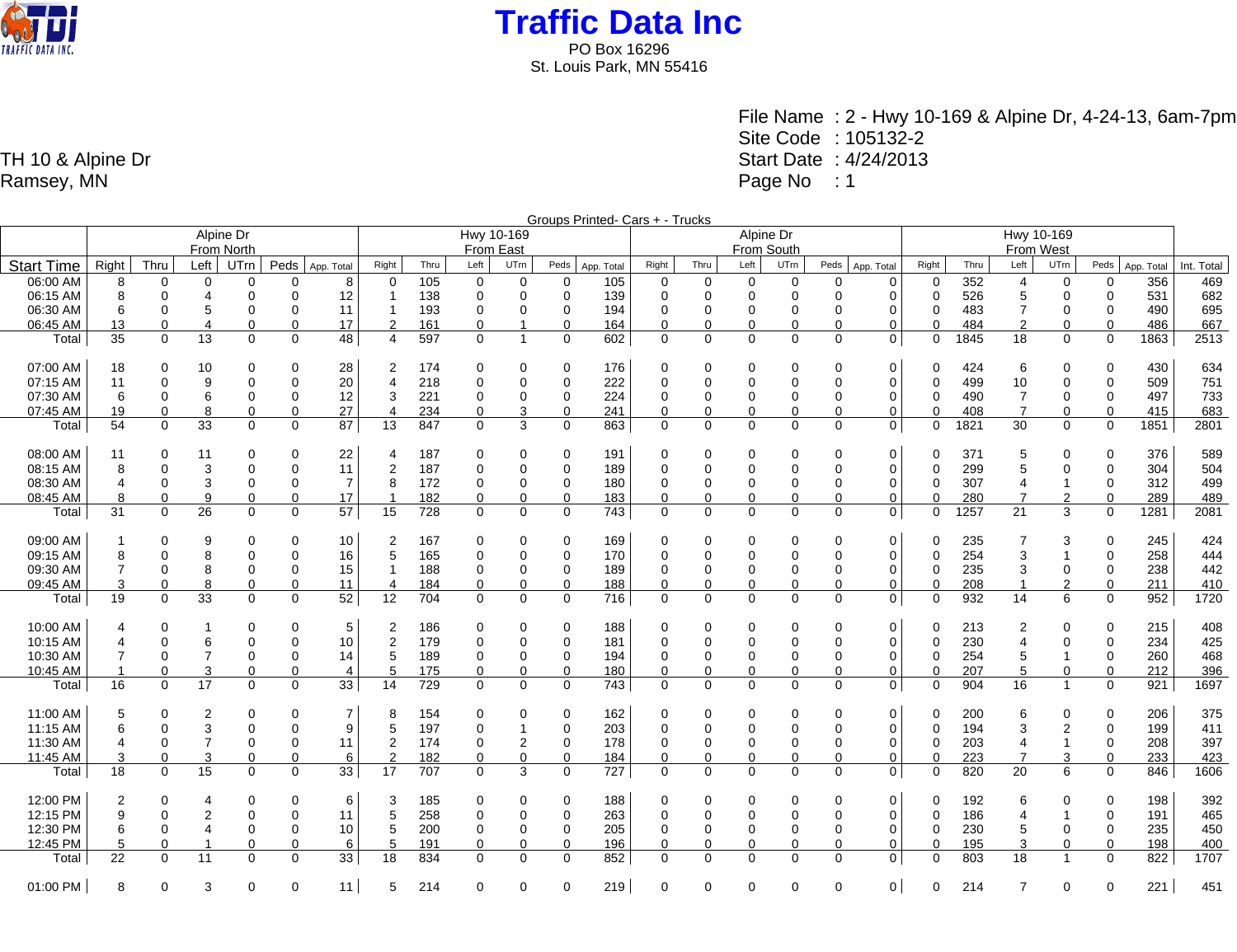

File Name : 2 - Hwy 10-169 & Alpine Dr, 4-24-13, 6am-7pm Site Code : 105132-2 Start Date : 4/24/2013 Page No : 2

| Groups Printed- Cars + - Trucks |  |
|---------------------------------|--|
|                                 |  |

|                    |                |              |                          | Alpine Dr    |             |                | Hwy 10-169     |       |             |                |             |                   |             |          | Alpine Dr   |             |                |                |             |       |                |                  |                |            |            |
|--------------------|----------------|--------------|--------------------------|--------------|-------------|----------------|----------------|-------|-------------|----------------|-------------|-------------------|-------------|----------|-------------|-------------|----------------|----------------|-------------|-------|----------------|------------------|----------------|------------|------------|
|                    |                |              |                          | From North   |             |                | From East      |       |             |                |             |                   |             |          | From South  |             |                |                | From West   |       |                |                  |                |            |            |
| <b>Start Time</b>  | Right          | Thru         | Left                     | UTrn         | Peds        | App. Total     | Right          | Thru  | Left        | UTrn           |             | Peds   App. Total | Right       | Thru     | Left        | UTrn        | Peds           | App. Total     | Right       | Thru  | Left           | UTrn             | Peds           | App. Total | Int. Total |
| 01:15 PM           | 10             | $\mathbf 0$  | $\overline{7}$           | 0            | 0           | 17             | $\overline{2}$ | 252   | 0           | $\mathbf 0$    | 0           | 254               | 0           | 0        | $\mathbf 0$ | 0           | $\Omega$       | 0              | $\Omega$    | 204   | 8              | $\mathbf 0$      | 0              | 212        | 483        |
| 01:30 PM           | 8              | $\Omega$     | 6                        | $\Omega$     | $\Omega$    | 14             | 3              | 242   | $\mathbf 0$ | 0              | $\mathbf 0$ | 245               | $\Omega$    | 0        | $\mathbf 0$ | $\Omega$    | $\Omega$       | $\Omega$       |             | 225   | $\overline{1}$ | $\mathbf 0$      | $\mathbf 0$    | 226        | 485        |
| 01:45 PM           | 9              | $\Omega$     | 3                        | 0            | $\Omega$    | 12             | 6              | 234   | $\Omega$    | 0              | 0           | 240               | 0           | 0        | 0           | 0           | 0              | 0              |             | 205   | 5              |                  | $\Omega$       | 211        | 463        |
| Total              | 35             | $\Omega$     | 19                       | $\Omega$     | $\Omega$    | 54             | 16             | 942   | $\Omega$    | $\Omega$       | $\Omega$    | 958               | $\mathbf 0$ | $\Omega$ | $\Omega$    | $\Omega$    | $\Omega$       | $\mathbf{0}$   | $\Omega$    | 848   | 21             | $\mathbf{1}$     | $\Omega$       | 870        | 1882       |
| 02:00 PM           | 5              | 0            | 2                        | 0            | $\Omega$    | 7              | 6              | 284   | $\Omega$    |                | 0           | 291               | 0           | 0        | 0           | 0           | 0              | 0              | 0           | 222   | 10             |                  | 0              | 234        | 532        |
| 02:15 PM           | $\overline{2}$ | $\Omega$     | 3                        | $\mathbf 0$  | $\Omega$    | $\,$ 5 $\,$    | 5              | 298   | $\Omega$    | $\Omega$       | $\Omega$    | 303               | $\Omega$    | $\Omega$ | $\Omega$    | 0           | $\Omega$       | 0              | $\Omega$    | 245   | 6              | $\boldsymbol{2}$ | $\mathbf 0$    | 253        | 561        |
| 02:30 PM           |                | 0            | 3                        | 0            | $\Omega$    | 8              | 10             | 311   | $\Omega$    | 0              | 0           | 321               | $\Omega$    | 0        | 0           | 0           | 0              | $\mathbf 0$    | $\Omega$    | 264   | 9              | 0                | 0              | 273        | 602        |
| 02:45 PM           |                | 0            |                          | 0            | $\Omega$    | 9              | 4              | 327   | 0           | 0              | 0           | 331               | 0           | 0        | 0           | 0           | $\Omega$       | 0              |             | 262   | 4              | $\overline{2}$   | 0              | 268        | 608        |
| Total              | 20             | $\mathbf 0$  | 9                        | $\mathbf 0$  | $\Omega$    | 29             | 25             | 1220  | $\Omega$    | $\overline{1}$ | $\mathbf 0$ | 1246              | $\mathbf 0$ | 0        | $\mathbf 0$ | $\mathbf 0$ | $\mathbf 0$    | 0 <sup>1</sup> | $\Omega$    | 993   | 29             | 6                | $\mathbf 0$    | 1028       | 2303       |
| 03:00 PM           | 5              | $\Omega$     | $\Omega$                 | 0            | $\Omega$    | 5              | 2              | 414   | $\Omega$    |                | 0           | 417               | $\Omega$    | 0        | $\Omega$    | 0           | $\Omega$       | 0              | $\Omega$    | 243   | 9              | 2                | $\Omega$       | 254        | 676        |
| 03:15 PM           | 8              | $\Omega$     | $\overline{2}$           | $\Omega$     | $\Omega$    | 10             | 7              | 411   | $\Omega$    | 3              | $\Omega$    | 421               | $\Omega$    | $\Omega$ | $\Omega$    | 0           |                | $\mathbf{1}$   | $\Omega$    | 251   | 13             | 2                | $\mathbf 0$    | 266        | 698        |
| 03:30 PM           | 10             | 0            | $\overline{2}$           | 0            | $\mathbf 0$ | 12             | 4              | 449   | 0           | 0              | 0           | 453               | 0           | 0        | 0           | 0           | 0              | $\mathbf 0$    | 0           | 248   | 10             | 0                |                | 259        | 724        |
| 03:45 PM           | 8              | $\Omega$     | $\overline{2}$           | 0            | $\Omega$    | 10             | 2              | 497   | $\Omega$    | 1              | $\Omega$    | 500               | 0           | 0        | $\Omega$    | 0           | $\Omega$       | 0              |             | 276   | 15             | 0                | 0              | 291        | 801        |
| Total              | 31             | $\mathbf 0$  | 6                        | $\mathbf 0$  | $\Omega$    | 37             | 15             | 1771  | $\Omega$    | 5              | $\Omega$    | 1791              | $\mathbf 0$ | 0        | $\mathbf 0$ | $\Omega$    | $\mathbf{1}$   | 1 <sup>1</sup> | $\Omega$    | 1018  | 47             | 4                | $\overline{1}$ | 1070       | 2899       |
| 04:00 PM           | 4              | 0            | 8                        | $\Omega$     | $\Omega$    | 12             | 5              | 496   | $\Omega$    | 0              | 0           | 501               | $\Omega$    | 0        | $\Omega$    | 0           | 0              | $\mathbf 0$    | 0           | 273   | 16             | 0                | $\Omega$       | 289        | 802        |
| 04:15 PM           | 9              | $\Omega$     | 6                        | $\Omega$     | $\Omega$    | 15             | 8              | 506   | $\Omega$    | 1              | $\Omega$    | 515               | $\Omega$    | $\Omega$ | $\Omega$    | 0           | $\Omega$       | $\mathbf 0$    | $\mathbf 0$ | 277   | 18             | 0                | $\Omega$       | 295        | 825        |
| 04:30 PM           | 10             | 0            | 5                        | $\mathbf 0$  | $\Omega$    | 15             | 3              | 473   | $\Omega$    | $\Omega$       | $\Omega$    | 476               | $\Omega$    | 0        | 0           | 0           | 0              | $\mathbf 0$    | $\Omega$    | 360   | 13             | 0                | 0              | 373        | 864        |
| 04:45 PM           | $\overline{4}$ | $\Omega$     | 3                        | $\Omega$     | $\Omega$    | $\overline{7}$ | 9              | 513   | 0           | 0              | 0           | 522               | 0           | 0        | $\Omega$    | 0           | $\Omega$       | 0              | $\Omega$    | 267   | 13             | $\Omega$         | 0              | 280        | 809        |
| Total              | 27             | $\mathbf{0}$ | 22                       | $\mathbf{0}$ | $\Omega$    | 49             | 25             | 1988  | $\Omega$    | $\overline{1}$ | 0           | 2014              | $\mathbf 0$ | 0        | 0           | $\mathbf 0$ | 0              | 0 <sup>1</sup> | $\Omega$    | 1177  | 60             | 0                | $\mathbf 0$    | 1237       | 3300       |
| 05:00 PM           |                | 0            | 2                        | 0            | $\Omega$    | 9              |                | 552   | 0           | 0              | 0           | 556               | 0           | 0        | $\Omega$    | 0           | 0              | 0              | 0           | 268   | 9              | 0                | 0              | 277        | 842        |
| 05:15 PM           | 6              | $\Omega$     | $\mathbf{1}$             | $\Omega$     | $\Omega$    | $\overline{7}$ | 5              | 437   | $\Omega$    | $\Omega$       | $\Omega$    | 442               | $\Omega$    | $\Omega$ | $\Omega$    | $\Omega$    | $\Omega$       | $\mathbf 0$    | $\Omega$    | 284   | 19             | 0                | $\mathbf 0$    | 303        | 752        |
| 05:30 PM           |                | 0            | 3                        | 0            | $\Omega$    | $\overline{7}$ | 5              | 404   | $\Omega$    | 0              | 0           | 409               | 0           | 0        | 0           | 0           | 0              | 0              | $\Omega$    | 248   | 11             | 0                | 0              | 259        | 675        |
| 05:45 PM           | 6              | $\Omega$     | $\overline{\mathcal{A}}$ | $\mathbf 0$  | $\Omega$    | 10             |                | 384   | 0           | 0              | $\Omega$    | 391               | 0           | 0        | $\Omega$    | 0           | $\Omega$       | 0              |             | 201   | 17             | 0                | 0              | 218        | 619        |
| Total              | 23             | $\Omega$     | 10                       | $\Omega$     | $\Omega$    | 33             | 21             | 1777  | $\Omega$    | $\Omega$       | $\Omega$    | 1798              | $\mathbf 0$ | 0        | $\Omega$    | $\Omega$    | $\Omega$       | $\mathbf 0$    | $\Omega$    | 1001  | 56             | $\Omega$         | $\mathbf 0$    | 1057       | 2888       |
| 06:00 PM           | 6              | 0            | 3                        | 0            | $\Omega$    | 9              | 5              | 358   | 0           | 0              | 0           | 363               | 0           | 0        | 0           | 0           | 0              | 0              | 0           | 179   | 11             | 0                | 0              | 190        | 562        |
| 06:15 PM           | 3              | $\Omega$     | 4                        | $\Omega$     | $\Omega$    | $\overline{7}$ | 11             | 348   | $\Omega$    | $\Omega$       | 0           | 359               | $\Omega$    | 0        | $\Omega$    | 0           | 0              | 0              | $\Omega$    | 212   | 5              | 0                | 0              | 217        | 583        |
| 06:30 PM           |                | 0            | -1                       | 0            | $\Omega$    | 8              | 6              | 322   | $\Omega$    | 0              | 0           | 328               | 0           | 0        | 0           | 0           | 0              | 0              | $\Omega$    | 226   | 7              | 0                | 0              | 233        | 569        |
| 06:45 PM           | 8              | $\Omega$     | $\overline{2}$           | $\mathbf 0$  | 0           | 10             | $\overline{4}$ | 245   | 0           | 0              | 0           | 249               | 0           | 0        | 0           | 0           | $\Omega$       | 0              |             | 146   | 3              | 0                | 0              | 149        | 408        |
| Total              | 24             | $\mathbf 0$  | 10                       | 0            | $\Omega$    | 34             | 26             | 1273  | $\Omega$    | $\Omega$       | $\mathbf 0$ | 1299              | $\mathbf 0$ | 0        | $\Omega$    | $\Omega$    | $\Omega$       | $\mathbf 0$    | $\Omega$    | 763   | 26             | $\mathbf 0$      | $\mathbf 0$    | 789        | 2122       |
| <b>Grand Total</b> | 355            | 0            | 224                      | $\Omega$     | $\Omega$    | 579            | 221            | 14117 | $\Omega$    | 14             | 0           | 14352             | $\Omega$    | 0        | 0           | 0           |                | $\mathbf{1}$   | 0           | 14182 | 376            | 28               | -1             | 14587      | 29519      |
| Apprch %           | 61.3           | $\mathbf 0$  | 38.7                     | $\mathbf 0$  | 0           |                | 1.5            | 98.4  | $\mathbf 0$ | 0.1            | 0           |                   | $\Omega$    | 0        | $\Omega$    | 0           | 100            |                | $\Omega$    | 97.2  | 2.6            | 0.2              | $\mathbf 0$    |            |            |
| Total %            | 1.2            | 0            | 0.8                      | 0            | $\Omega$    | 2              | 0.7            | 47.8  | 0           | 0              | 0           | 48.6              | 0           | 0        |             | 0           | $\Omega$       | 0              |             | 48    | 1.3            | 0.1              | 0              | 49.4       |            |
| Cars +             | 336            | $\mathbf 0$  | 212                      | 0            | $\mathbf 0$ | 548            | 213            | 13532 | $\mathbf 0$ | 10             | 0           | 13755             | 0           | 0        | 0           | 0           | $\mathbf 0$    | $\mathbf 0$    |             | 13542 | 358            | 26               | $\overline{1}$ | 13927      | 28230      |
| % Cars +           | 94.6           | 0            | 94.6                     | 0            | 0           | 94.6           | 96.4           | 95.9  | 0           | 71.4           | 0           | 95.8              | 0           | 0        |             | 0           | 0              | 0              |             | 95.5  | 95.2           | 92.9             | 100            | 95.5       | 95.6       |
| Trucks             | 19             | $\Omega$     | 12                       | $\mathbf 0$  | $\mathbf 0$ | 31             | 8              | 585   | $\Omega$    | $\overline{4}$ | 0           | 597               | $\mathbf 0$ | 0        | 0           | 0           | $\overline{1}$ | $\mathbf{1}$   |             | 640   | 18             | $\sqrt{2}$       | $\mathbf 0$    | 660        | 1289       |
| % Trucks           | 5.4            | $\Omega$     | 5.4                      | $\Omega$     | $\Omega$    | 5.4            | 3.6            | 4.1   | $\Omega$    | 28.6           | $\Omega$    | 4.2               | $\Omega$    | $\Omega$ | $\Omega$    | 0           | 100            | 100            | $\Omega$    | 4.5   | 4.8            | 7.1              | 0              | 4.5        | 4.4        |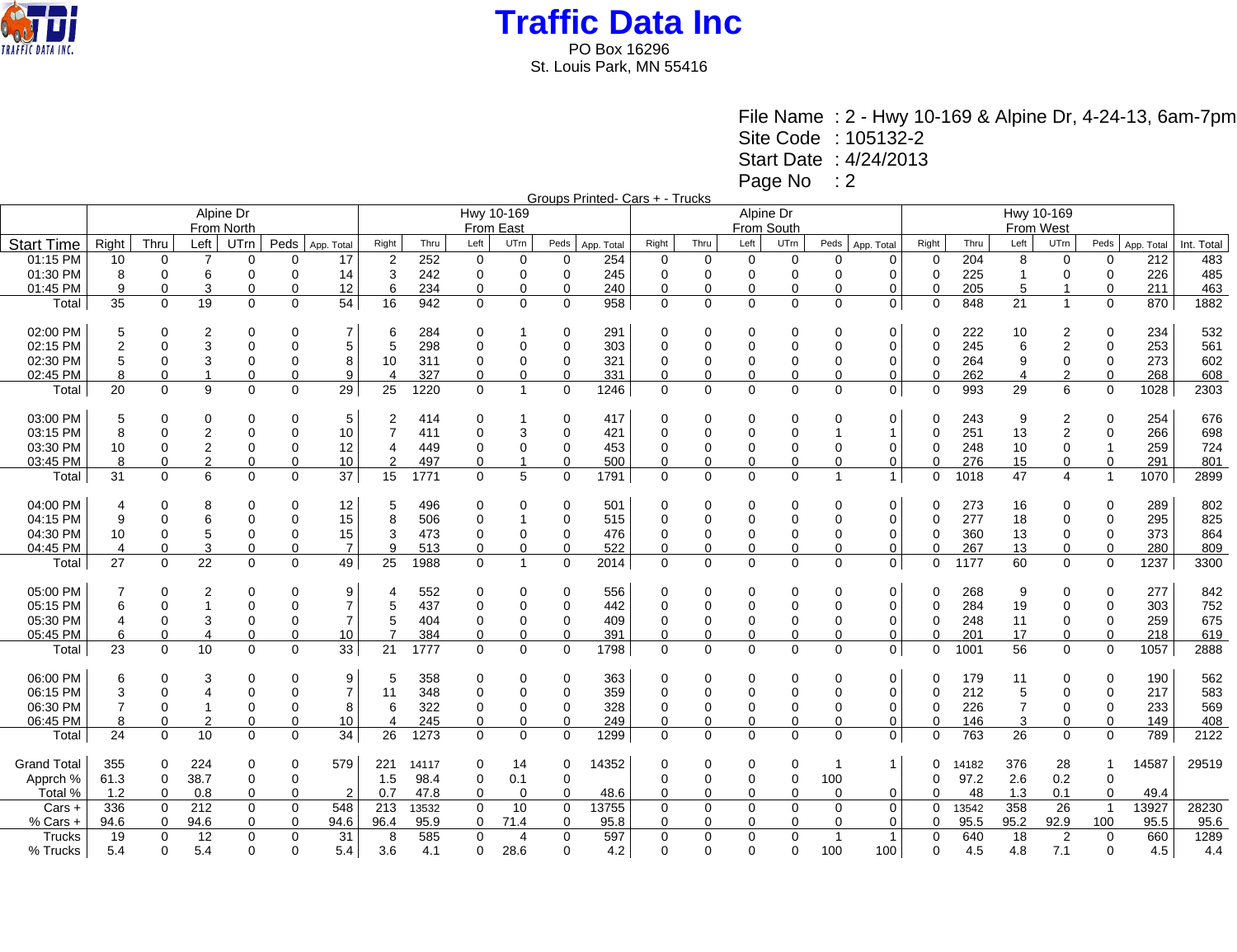